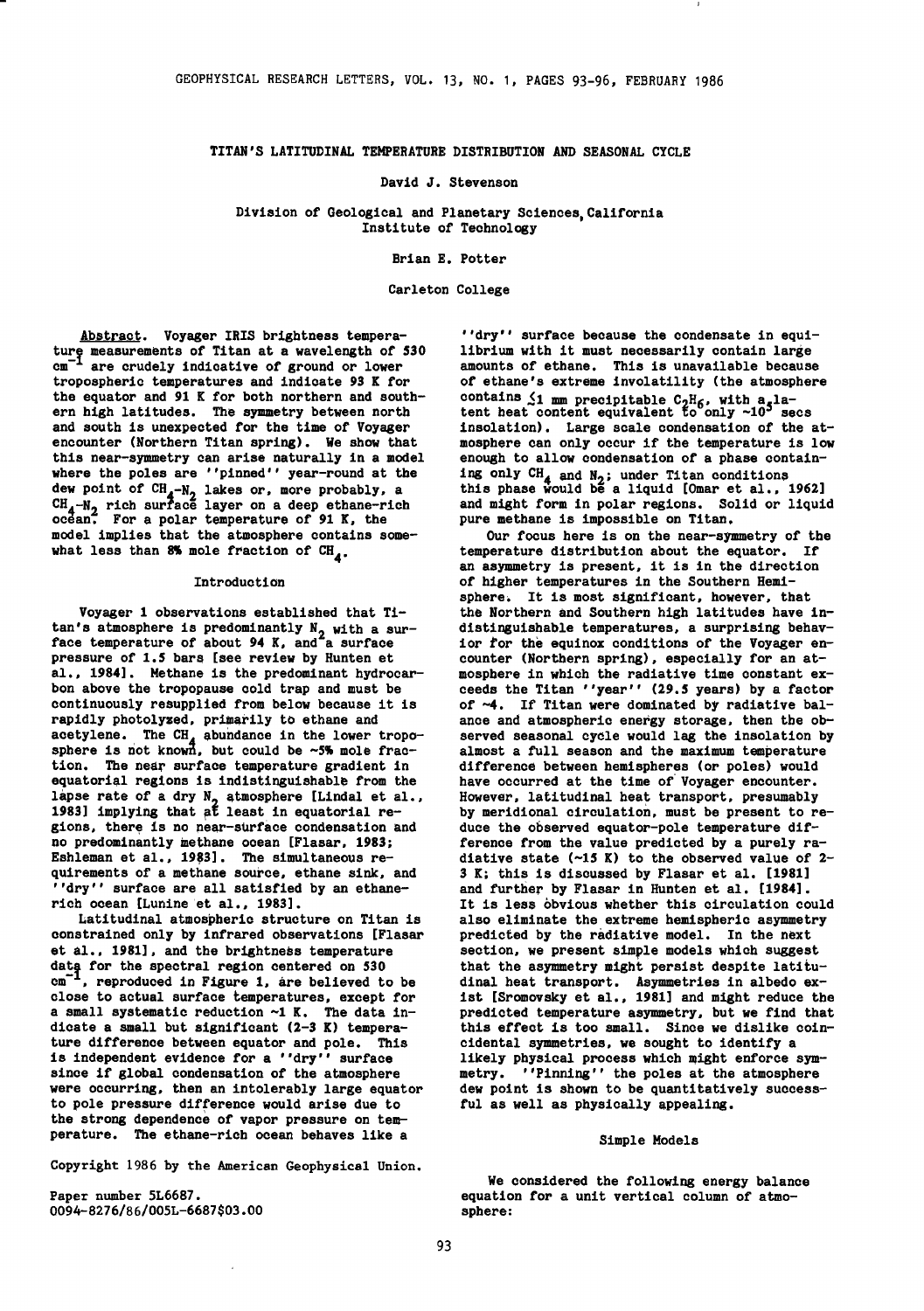

Fig<sub>1</sub> 1. Titan brightness temperatures at 530  $cm<sup>-1</sup>$  as a function of latitude (positive means Northern hemisphere). Voyager data points (open circles = days; filled circles = night) are compared with four theoretical models for vernal equinox.

 $\ldots$  . No latent heat effects, constant<br>albedo n = 1  $k = 8 \times 10^{12}$  egs albedo,  $n = 1$ ,  $k = 8 \times 10^{12}$  egs. albedo, n = 1, k = 8 x 10<sup>-2</sup> cgs.<br>- - - - - No latent heat effects, A = 0.2 <u>+</u> a cos wt (  $\pm$  northern hemisphere, +  $\pm$  southern hemisphere,  $\omega = 2\pi/(29.5 \text{ years})$ ,  $t =$  time meanemisphere,  $w = 2n$ ,  $2n - 1$ ,  $x = 0.18$  at poles 0.15 at mid-latitudes), n = 1, k = 3.6 x 10<sup>12</sup> cgs.

 $-$ .  $-$ .  $-$  Poles pinned at<sub>2</sub>90.5 K, constant albedo, n = 1, k = 2 x 10<sup>12</sup> cgs.

- Poles pinned at 91 K,  $A = 0.2 \pm a \cos$ wt (same notation as above:  $a = 0.08$  at mid-latitudes, polar value does not affect the models),  $n = 1$ ,  $k = 2.8 \times 10^{12}$  cgs.

$$
\gamma \rho_{g} C_{p} H \frac{\partial T}{\partial t} = (1 - A) S(\theta, t) - \sigma T^{4}
$$
  
+ L $\dot{\Sigma}$  +  $\frac{Hk}{R \sin \theta} \frac{\partial}{\partial \theta}$  ( sin  $\theta$  | $\beta$ | $n^{-1} \beta$ )  
 $\beta = \frac{1}{R} \frac{\partial T}{\partial \theta}$  (1)

where  $p_{\alpha} =$  gas density,  $C_{\alpha} =$  specific heat,  $H =$ <br>atmospheric scaleheight,  $\gamma$  is a numerical constant slightly in excess of unity,  $T =$  effective temperature (assumed to be related to the ground temperature (assumed to be related to the ground  $\frac{1}{2}$  1.1 T), the equation  $T_{ground} = 1.1$  T), the squation  $T_{ground} = 1.1$  T), the squation  $T_{ground} = 1.1$  T), the squation  $T_{ground} = 1.1$  T), the squation  $T_{ground} = 1.1$  T), the squat is time,  $S(\theta, t)$  is the diurnafly averaged insolation appropriate to Titan's obliquity of 26.7° assuming Titan's rotation axis is normal to its orbit about Saturn, A represents the Bond albedo (but see below) and may also be a function of time or position,  $\theta$  is the colatitude ( $\theta = 0$ at the north pole,  $\theta = \pi$  at the south pole),  $\sigma$ is Stefan-Boltzmann's constant, L is the latent heat of condensation for the CH<sub>4</sub>-N<sub>2</sub> liquid which coexists with the atmosphere and  $t^2$  is the downward mass flux per unit area (positive for condensation, negative for evaporation), k is an em-

pirical heat transfer coefficient,  $\beta$  is the latitudinal temperature gradient (R is Titan's ra-<br>dius), and n is an exponent to be specified (1  $\le$  $n \leq 2$ ). Since we have related the surface and effective temperatures in a crude way and are making no attempt to keep track of where the insolation is absorbed, the parameter A should be regarded as an adjustable parameter, chosen to reproduce the correct average surface temperature. The amplitude and asymmetry of the seasonal cycle was found to be insensitive to the choice of A. Equation (1) also omits gound storage of sensible heat; we modeled this and found it to be negligible. We have chosen to model latitudinal heat transport by a ''local'' (eddy) term alone; if  $n = 1$  then k can be identified as an eddy thermal conductivity. If n = 3/2 then our prescription bas the form of ''mixing length'' convection. We do not pretend that this is an adequate description of the physical process; rather, we adopt the pragmatic viewpoint that if a model such as this is incapable of explaining the symmetry of the temperature distribution, then there is little reason to suppose that a ''sophisticated'' model will do better (except by fortuitous coincidence). Although first principles models of meridional circulation exist, they have bad rather limited success for either Titan or Venus, the body most analogous to Titan [see Flasar's discussion in Bunten et al., 1984].

Approximate analytical solutions to equation (1) exists for small temperature fluctuations, negligible latent heat effects and  $n = 1$ , but they are complicated because the expansion of  $S(\theta, t)$  in Legendre polynomials of  $\theta$ , and frequency harmonics requires many terms, especially in polar regions. We concentrated on numerical solutions and divided Titan into five zones of equal surface area (two polar regions, two midlatitude zones, and an equatorial belt). Numerous numerical integrations were performed for various values of k and for  $n = 1$  or 2; the integration was truncated after transients bad decayed and a repeating seasonal cycle was achieved. Some of these models are shown in Figure 1. When  $k = 0$ , the equator to pole difference is very large (between 10 and 15° K), far too large to be included in the temperature range shown on Figure 1, demonstrating that latitudinal beat transport is essential. When there is no latent heat term, models with fnite k always give unacceptably large asymmetries between Northern and Southern hemispheres. The dotted line in Figure 1 shows one of the better models, still an unacceptable fit to the data despite the extreme flexibility of the model. Models with  $n = 2$  exhibited very similar behavior to models with  $n =$ 1. Ground-based and IR data suggest a seasonally-modulated albedo asymmetry [Sromovsky et al., 1981] so we ran several models to test the effect of this. Extremely large albedo variations were found to produce only modest changes in the temperature distribution and failed to eliminate the N-S asymmetry. The dashed line in Figure 1 corresponds to an almost 100% seasonal modulation of the albedo. In retrospect, the insensitivity is hardly surprising: one would need to allow the albedo to approach unity in some regions to produce significant effects, given the smoothins effects of latitudinal heat transport.

We assessed the effect of condensation and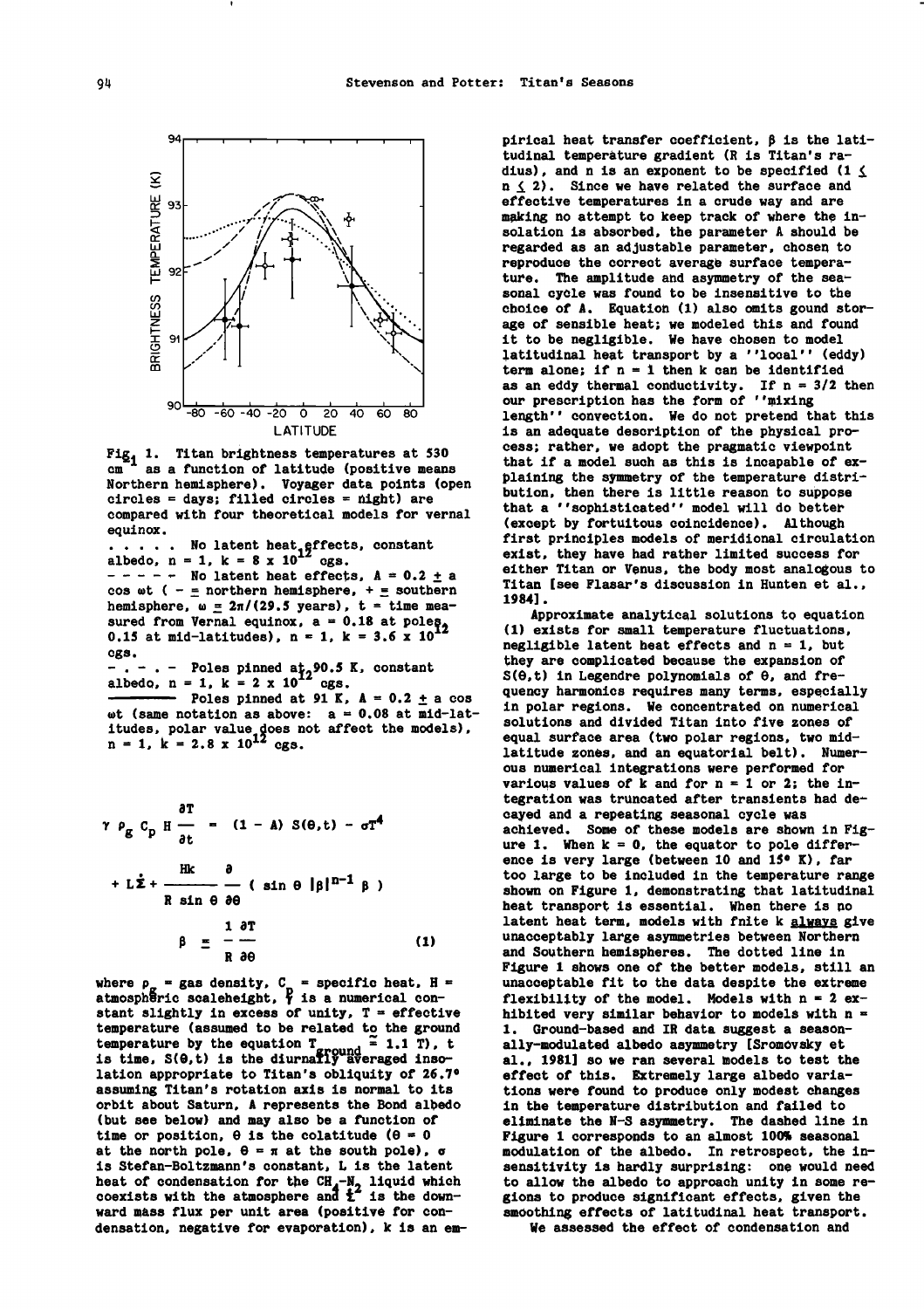

Figure 2. Dew point for a 1.5 bar atmosphere, composed entirely of  $N_2$  and  $CH_4$ , as a function of  $CH_4$ , as a function of CH<sub>4</sub> mole fraction. Curve is based on theoretical condition of data and healer upcontainty of  $5 \times 21$ modeling of data and has an uncertainty *-o.s* K at fixed CH<sub>4</sub> fraction.

evaporation, simply by demanding that the two polar regions remain at the same temperature at all times, but setting  $\dot{\Sigma} = 0$  for all other latitudes. Equation (1) is then simply a means of solving for  $\dot{\Sigma}$  in the polar regions. This crude model is self-consistent because the temperature in the other zones never drop to the polar temperature. The dot-dashed and solid lines in Fig- ure 1 correspond to models of this type and provide a better (but by no means perfect) fit to the data. A reasonable estimate for the polar temperature is  $\sim$ 91 K.

We can relate this to the composition of the atmosphere if we assume: (i) Only CH<sub>4</sub> and N<sub>2</sub> condenses; (ii) The atmosphere is everywhere at 1.5 bars and is almost entirely  $N_2$  and  $CH_4$ ;  $(iii)$  No supersaturation occurs;  $(iy)$  The pole is at the dew point of the atmosphere; (v) The atmosphere is in thermodynamic equilibrium with the surface. (For the meteorological reasons discussed by Flasar [1983], this is unlikely to be exactly correct.) Using data for the  $CH_A N_A$ system [Cheung and Wang, 1964], we constructed<br>slightly non-ideal Henry's laws [cf. Lunine and slightly non-ideal Henry's laws [cf. Lunine and Stevenson, 1985] leading to the dew point estimates shown in Figure 2. These suggest an atmo-<br>spheric  $CH_A$  mole fraction ~8%. This may be an overestimate by as much as a factor of two if one allows for the possibility that the lowermost polar troposphere lies on a wet adiabat and is in mild disequilibrium with the surface.

# The Condensation-Evaporation Cycle

With L  $\sim$  10<sup>9</sup> erg/g, less than ten meters of liquid must condense at the pole during winter to keep the temperature from dropping lower than  $-91$ K; a similar amount evaporates during polar<br>summer. This is easy to envisage on a body with<br>a truly dry surface, but we concentrate here on<br>the seasonal cycle for the more likely case of a<br>Titan covered by an ethane-rich o proposed cycle to work, we must demonstrate that (a) a nitrogen-methane rich surface layer can form on an ethane rich ocean; and (b) latent heat effects are important only near the pole. The former is partly guaranteed by laboratory

studies [Chang and Lu, 1967] which show that the  $-CH_{\mathcal{A}}N_{2}$  mixture becomes less dense as  $CH_{\mathcal{A}}$  and  $N_{2}^{2}$  are added in vapor equilibrium. However, we must also understand near surface diffusion.

Consider a well-mixed  $C_2H_6-CH_4-N_2$  ocean coex-<br>isting with Titan's atmosphere, initially at 94 K, and then allow the temperature to decrease, meanwhile maintaining the atmosphere at constant pressure and composition. The phase diagram<br>[Lunine and Stevenson, 1985] dictates that the ocean surface layer will become progressively N<sub>2</sub> and CH<sub>4</sub> rich, but to an extent limited by upward  $C_2H_6$  diffusion from the deep ocean (required be-<br>cause the atmosphere is an insignificant source of  $C_2H_6$ ). Provided the temperature is still  $\lambda$ 1<br>K in excess of the dev point for N ou solution K in excess of the dew point for  $N_2-CH_4$ , solution of the diffusion equation gives a mass flux from condensation<br> $\frac{1}{2}$  ~

$$
\sum_{\nu=0}^{n} \tilde{z} = 0.5 \rho (D\omega)^{1/2}
$$
 (2)

where p is the liquid density, D is the interdiffusion coefficient, and  $\omega = 2\pi/(29.5 \text{ years})$ . If D is dominated by molecular diffusion, then we estimate  $D \approx 2 \times 10^{-5}$  cm<sup>2</sup>/s, based on liquid argon data and modeling [March and Tosi, 1976],<br>If eddy diffusion is relevant, the D < 10<sup>-4</sup> cm<sup>2</sup>/s<br>using scaling laws developed for Earth's oceans [Broecker, 1981]. In either case, Equation (2) predicts that the latent heat flux is  $\leq 10\%$  of insolation (but becoming much larger if one is within  $\sim$ 1 K of the  $N_2$ -CH<sub>4</sub> dew point). This demonstrates the consistency of the model. The stable  $N_2$ -CH<sub>4</sub> rich surface layer developed during winter is destabilized by small scale Rayleigh-Taylor instabilities during the summer ocean warm-up.

#### Concluding Comments

We suggest that Titan has a global or nearly global ethane-rich ocean, with a surface layer  $($  few meters in depth) which is enriched in  $\widetilde{\text{CH}}_{4}$  and  $\text{N}_2$  as one approaches the pole. This al-



Figure *3.* Predicted seasonal cycle for the preferred model (solid line of Fig. 1) with the assumption that physical temperature is 1 K greater than 530 cm<sup>-1</sup> brightness temperature. Time is measured from Vernal Equinox; NSS = Northern summer solstice, NWS  $\equiv$  Northern winter solstice, SML = Southern mid-latitudes, NML = Northern midlatitude; horizontal line at 92 K represents both poles.